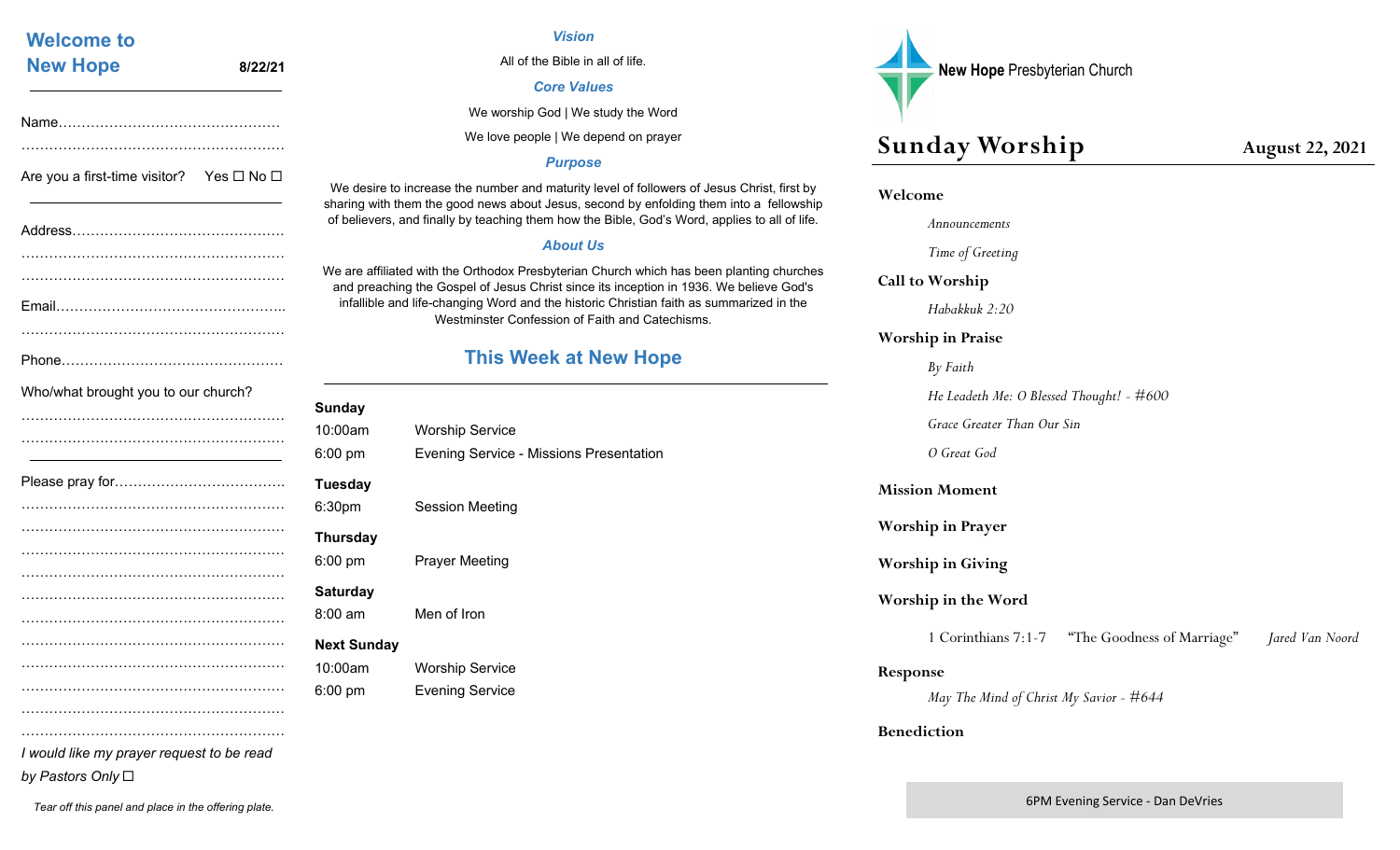## **Announcements**

New to New Hope? We'd love to greet you! Please visit the Welcome Desk as you exit the service. If you would like to know more about who we are, please check out our website!

#### **Men of Iron - Men's Bible Study**

Join us on Saturday mornings at 8 AM for our Men's study! We'll be starting the book *"The Book That Made Your World: How The Bible Created the Soul of Western Civilization"* by Vishal Mangalwadi. If you would like to join, or find out more information, please contact Dave Keller.

#### **Women's Bible Study**

Join us for our Fall Bible Study starting on October 4th and 5th! We will be going through the book "The Wisdom of God" by Nancy Guthrie. We will have two different meeting options – Monday night at 6:30pm and Tuesday morning at 9:30am. Books are \$13. Please sign up at the welcome center or contact Jean Opelt with any questions! Some of you already picked up and paid for your book at the beginning of the summer. If you already have your book, please still sign up at the welcome center so we can plan accordingly.

## **Kids Club & Youth Group**

Children and Youth are invited to join us each Wednesday at 6:30pm from September-May! Come for a time of teaching from God's Word, games and much more! Kids Club is for children in grades K-5 and Youth Group is for grades 6-12. If you are interested in helping out with one of these ministries, please contact the church office.

#### **Prayer Meeting**

Join us on Thursdays from 6-7pm as we experience wonderful fellowship as we pray for needs within New Hope as well as for our New Hope faith missions and our OPC Home and Foreign missions.

#### **Women's Fall Conference**

Mark your calendars for our Women's Fall Conference on September 10th & 11th! Guest Speaker Hannah Anderson will be joining us as she speaks on the topic: *Designed for His Glory: Cultivating Our Time and Talents for the Kingdom.* Pick up a brochure at the welcome center, or register online at nhopc.org by September 2nd!

### **Fall Adult Sunday School Classes**

Starting on Sunday, September 12th at 8:30am, the following Sunday School classes will be available for Adults: *Romans 8 led by Pat Shrift, Westminster Confession of Faith led by Jim Ferguson, A Holy Fear: Women's Study.* 

#### **Interested in Worship Music?**

Calling all you musical people! Are you interested in serving on a Worship Team? Please talk to Dennis Opelt or Bob Bernhardt to learn more!

#### **Women's Presbyterial**

Women's Presbyterial will be held, the Lord willing, on Saturday, October 2, 2021 beginning at 9:00am at Grace OPC in Hanover Park, Illinois. Mark and Laura Ambrose will to speak to us regarding their work in Cambodia along with Bible teaching and women's fellowship! More details will follow but if you have questions or concerns, please email Margie Alsum at margiealsum@yahoo.com.

## **Kids Sunday School**

Kids Sunday School is staring back up on September 12th! If you haven't done so already, please help us with the planning process by signing your kids up either at the welcome center, or online at www.nhopc.org

## **I'm Interested In...**

- $\Box$  Talking with someone about what it means to trust in Jesus Christ
- □ Membership
- □ Baptism
- □ Small groups
- $\Box$  Meeting with a Pastor or an Elder
- $\Box$  Online giving
- □ Serving in Children's ministry
- □ Serving in Nursery
- $\Box$  Serving in Library
- □ Serving in Worship team
- □ Serving in Youth ministry
- Women's Study / Women's Fellowship
- Men's Study / Men's Fellowship
- □ Missions
- □ Serving as a Greeter or Usher
- □ Serving in Audio/Visual
- □ Serving in Kitchen
- □ Other…………………………………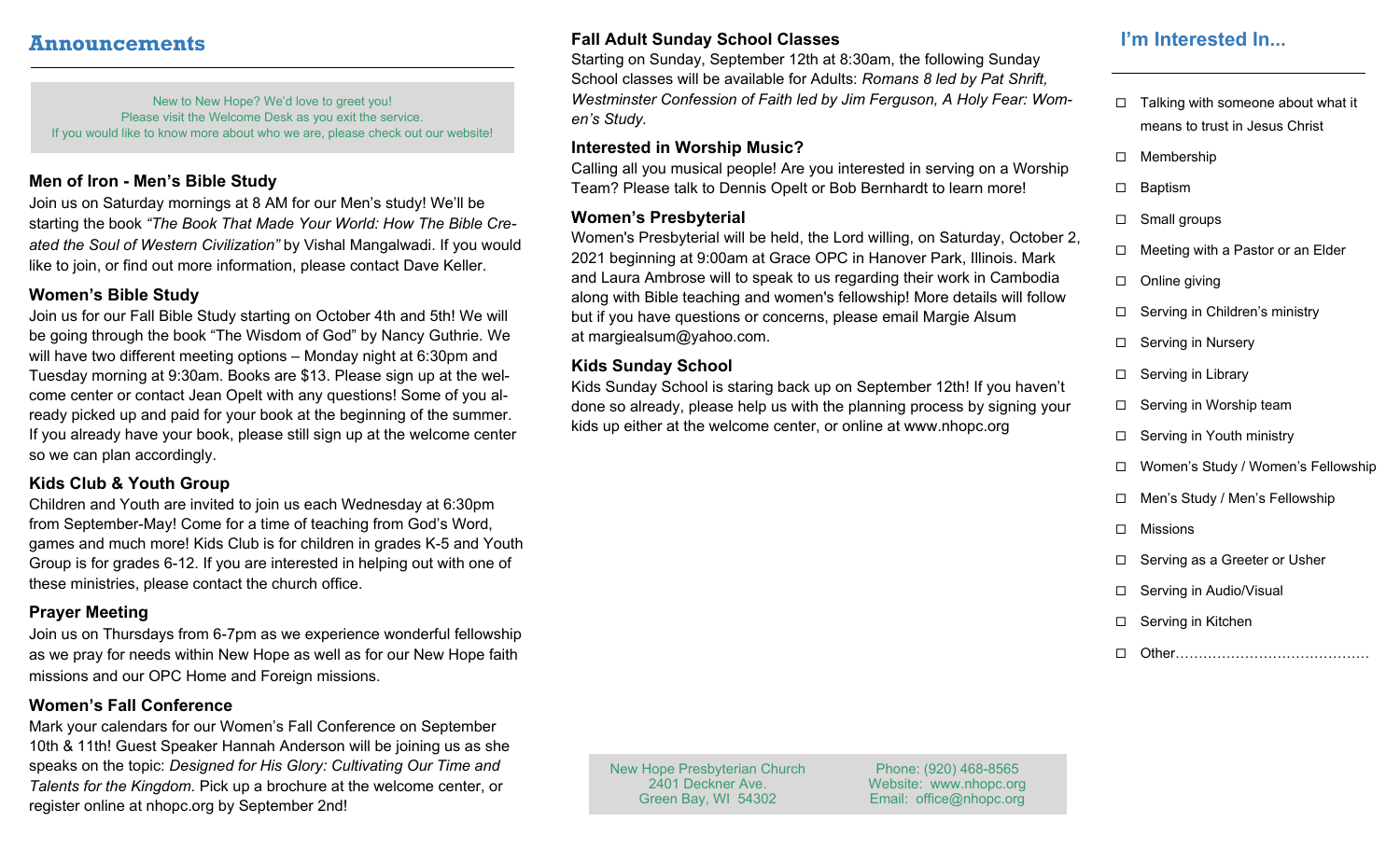# By Faith



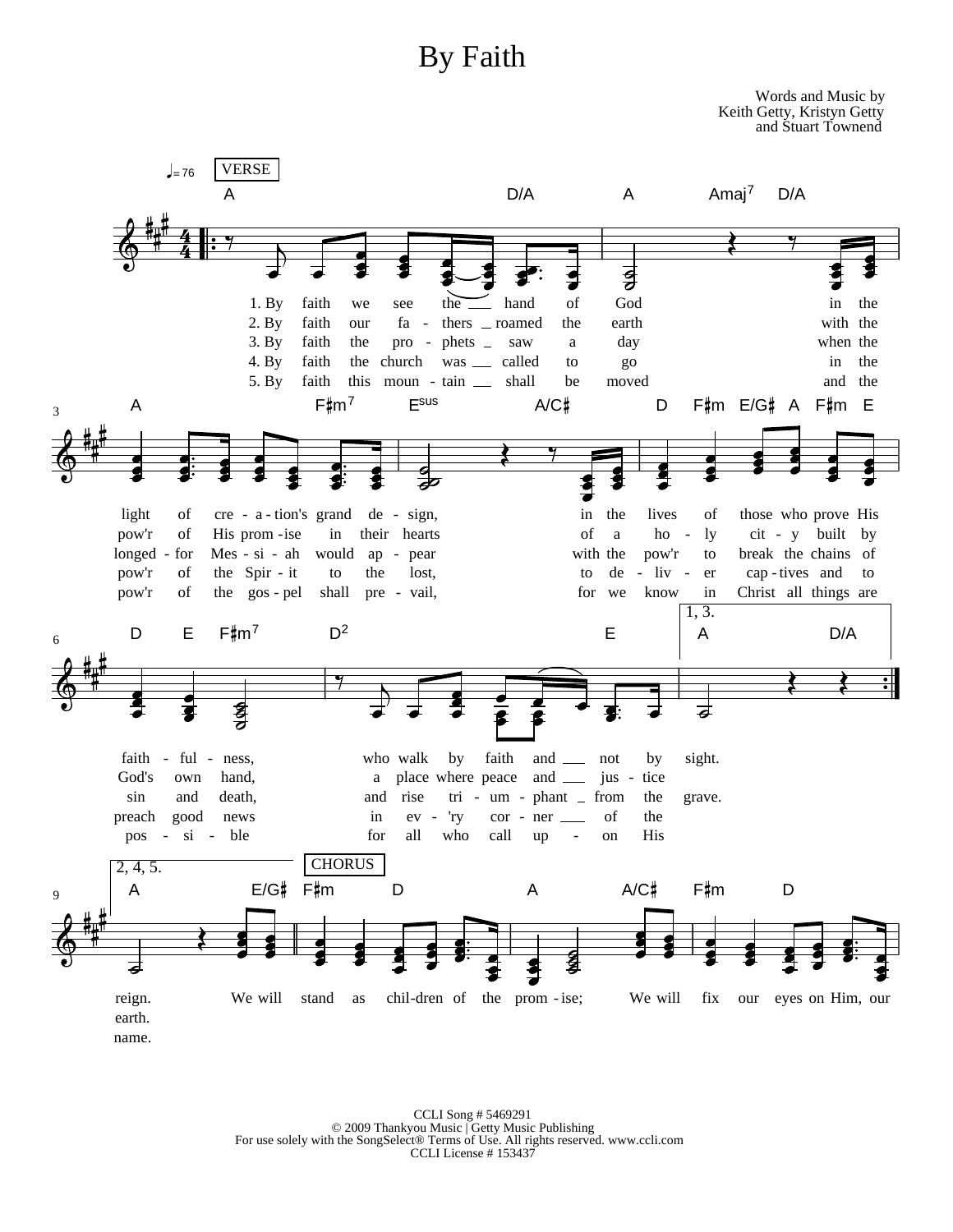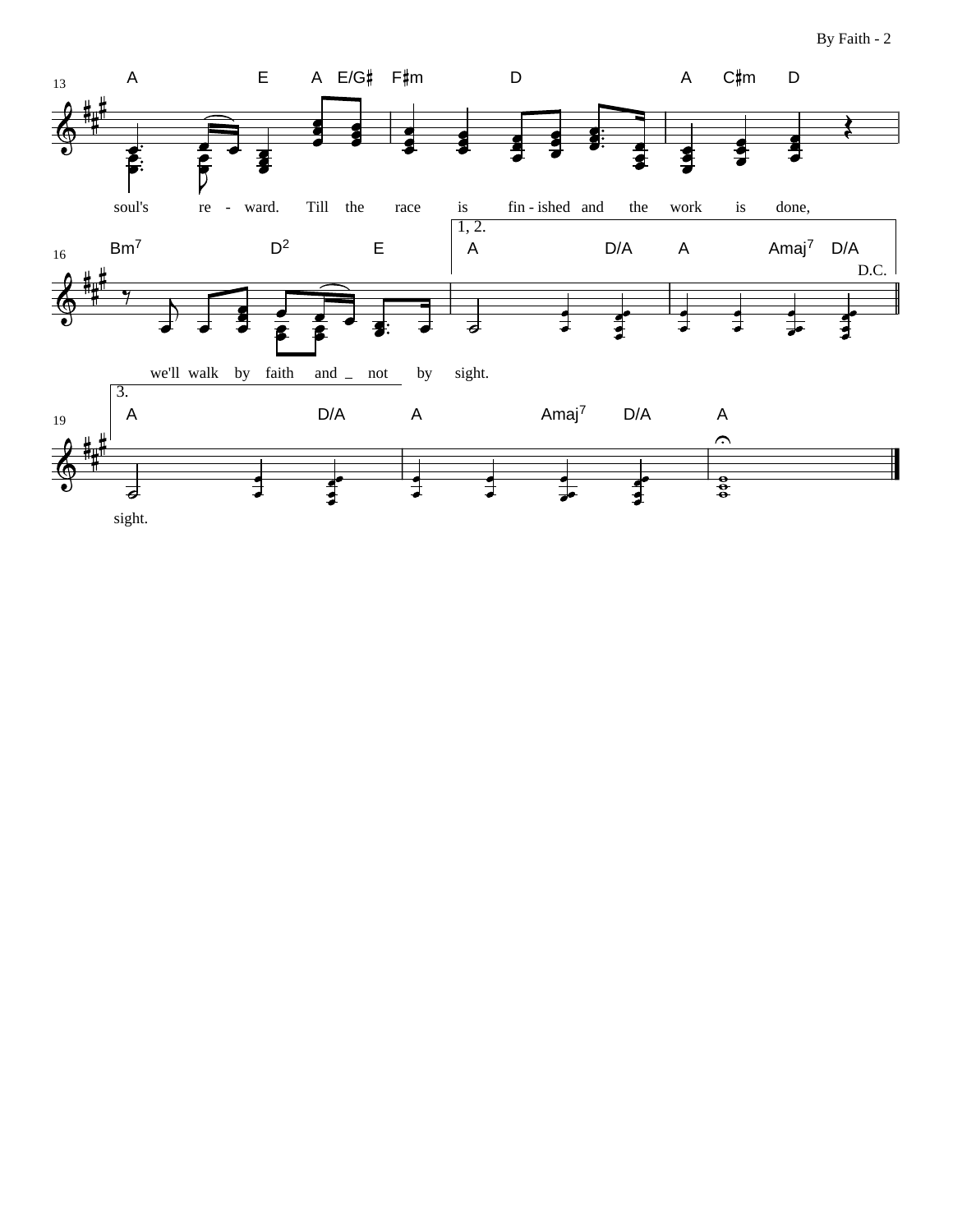

### He Leadeth Me: O Blessed Thought!

You hold me by my right hand. You guide me with your counsel. Ps. 73:23, 24

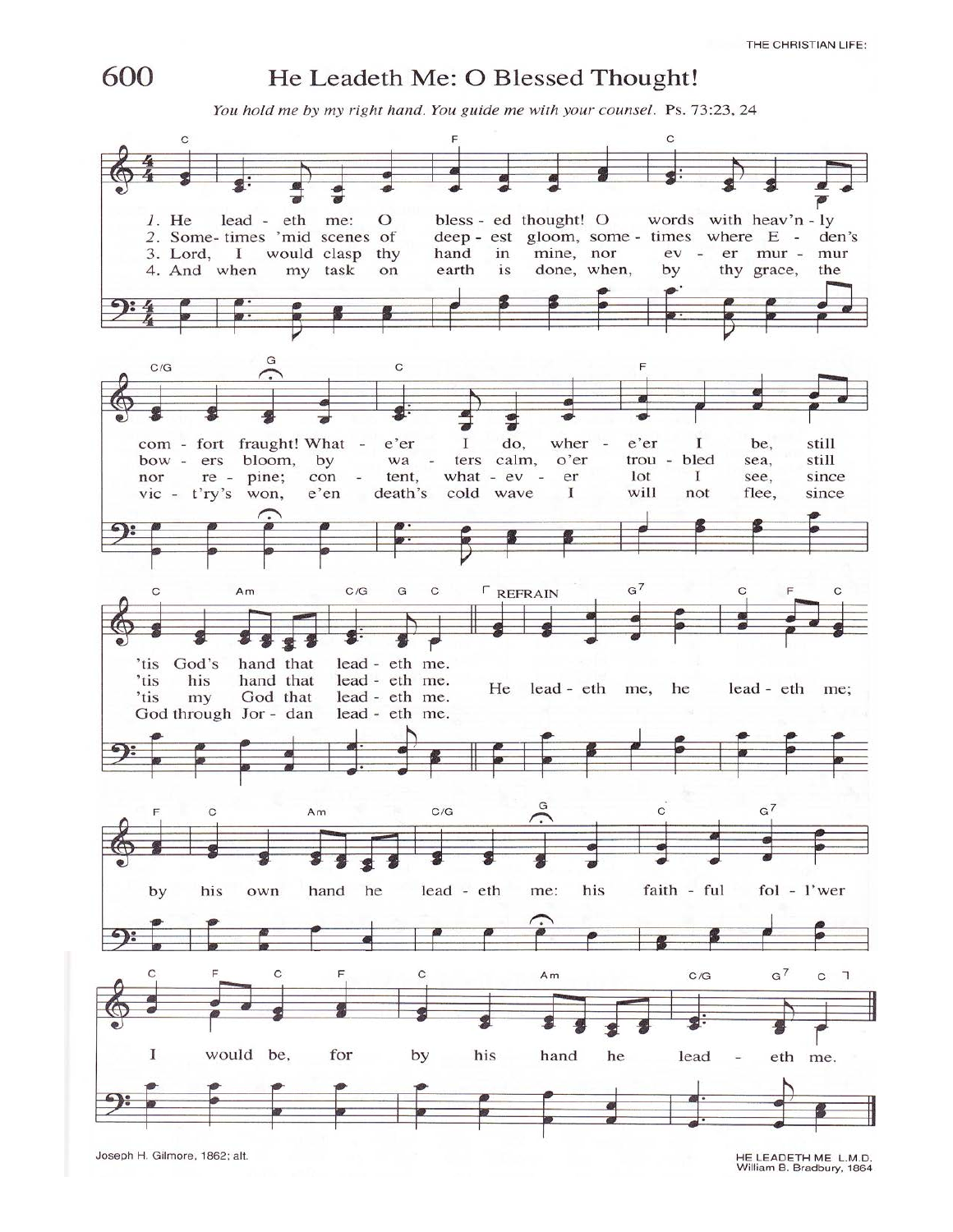## **Grace Greater Than Our Sin**

Words by Music by Julia Harriette Johnston Daniel Brink Towner **VERSE**  $D^7$  (Em  $D/F$ #) Ġ G  $(D^7)$ G D  $(G/D)$ 1. Mar ve-lous of Lord, grace that grace lov ing our ex  $2.$  Sin and de like  $\overline{a}$ spair, the sea waves cold. threat - en the 3. Dark is the stain that hide; What can we can  $\operatorname*{not}% \mathcal{M}(n)$  $\rm{a}$ 4. Mar  $fi$ ve-lous, in nite, less  $free - ly$  $\sim$ match grace, be  $D^7$  $(D^7)$ G  $(C/G)$ G  $D^7$  (Em  $D/F$ #) G  $\sqrt{6}$ -ceeds our sin and our guilt; Yon der on Cal - va - ry's mount  $\overline{a}$ out with  $fi$ Grace soul  $in$ nite loss; that is *,*  $\overline{a}$ grace  $\sim$ yes, un flow -  $ing$ -vail wash it way? Look, there is to  $\rm{a}$  $\overline{\phantom{a}}$  $\mathbf{a}$ crim son  $\overline{\phantom{a}}$ -stowed all who be lieve: You  $long - ing$ <sub>on</sub>  $\overline{a}$ that are to see **His CHORUS**  $\mathsf{C}$  $(G/B)$  Am<sup>7</sup> $(G/B$  C)  $G/D$ D G G Em 12 blood of -poured, there where the the Lamb was spilt. Grace, ref - uge, the might (Mar - vel-ous -told, points to the  $\mathbf{v}$ Cross. Whit tide; than snow you be day.  $\overline{a}$ er may to  $\overline{a}$ will you this mo-ment His ceive? face, grace  $\rm re$  $\overline{\phantom{a}}$ \* \* \* \* \* \*<br><del>\* \* \* \* \*</del><br>| \* \* \* \* \* \* \* <u>d</u>.

 $\begin{tabular}{c} CCLI Song \#31690 \\ \hline \textbf{C}\n CCLI Song \#31690 \\ \textbf{For use solely with the SongSelect@ Terms of Use. All rights reserved.   
www.ccli.com \\ CCLI License \#153437 \\ \end{tabular}$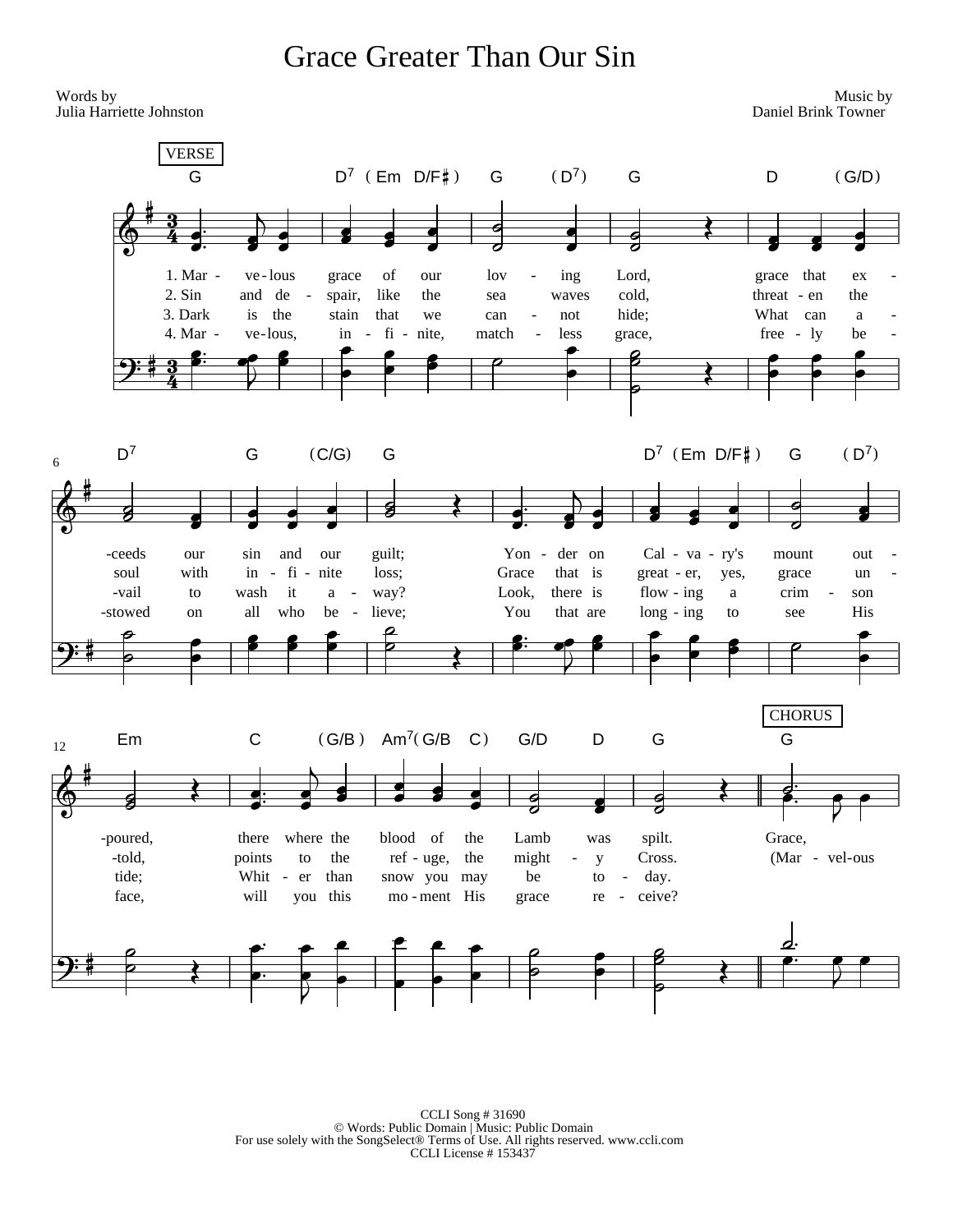Grace Greater Than Our Sin - 2





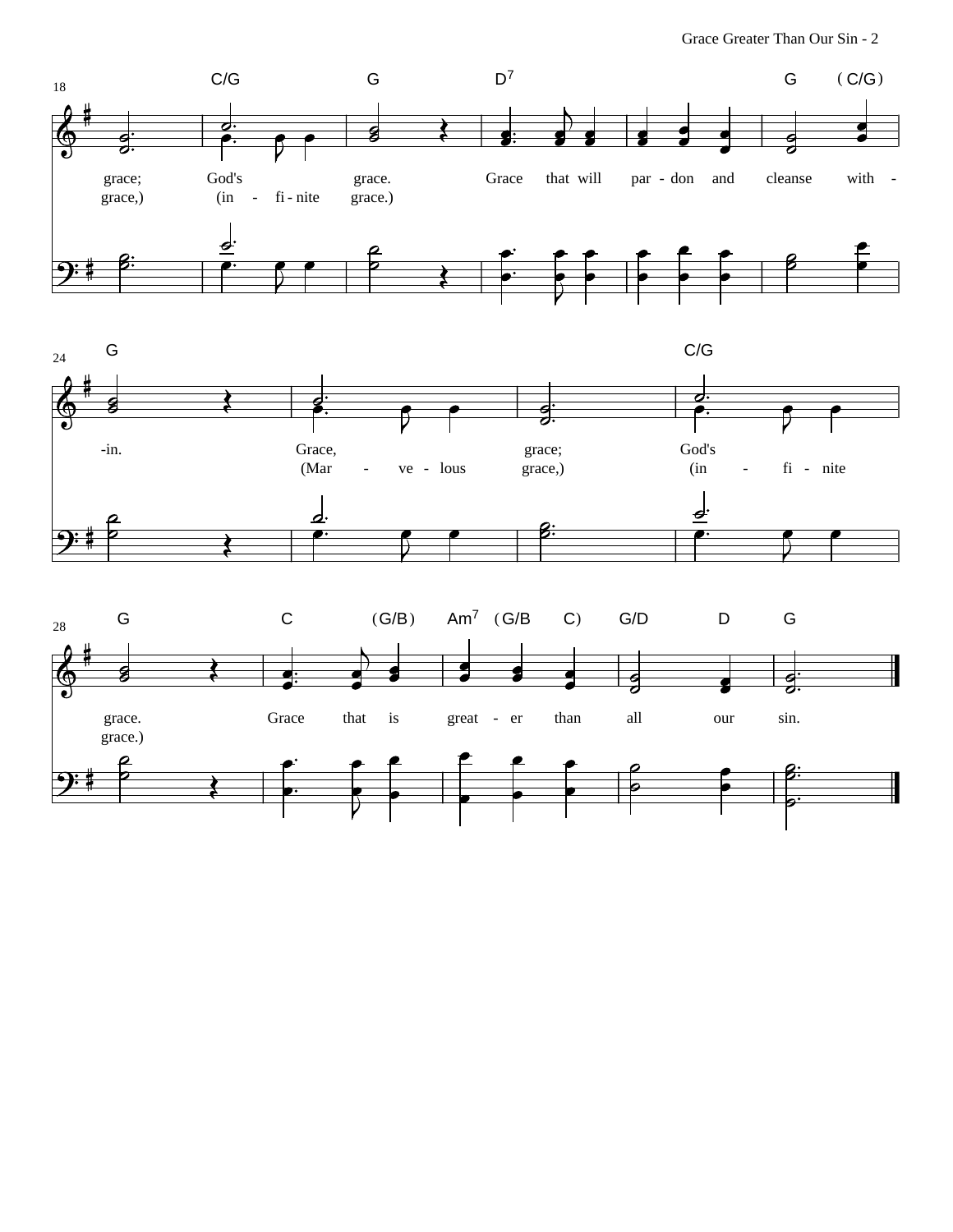# O Great God

Words and Music by Bob Kauflin



 $\begin{tabular}{c} CCLI Song \#4804015 \\ \text{\textcopyright 2006 Sovereign Grace Praise} \\ \text{For use solely with the SongSelect} \\ \text{CCLI License} \# 153437 \\ \end{tabular}$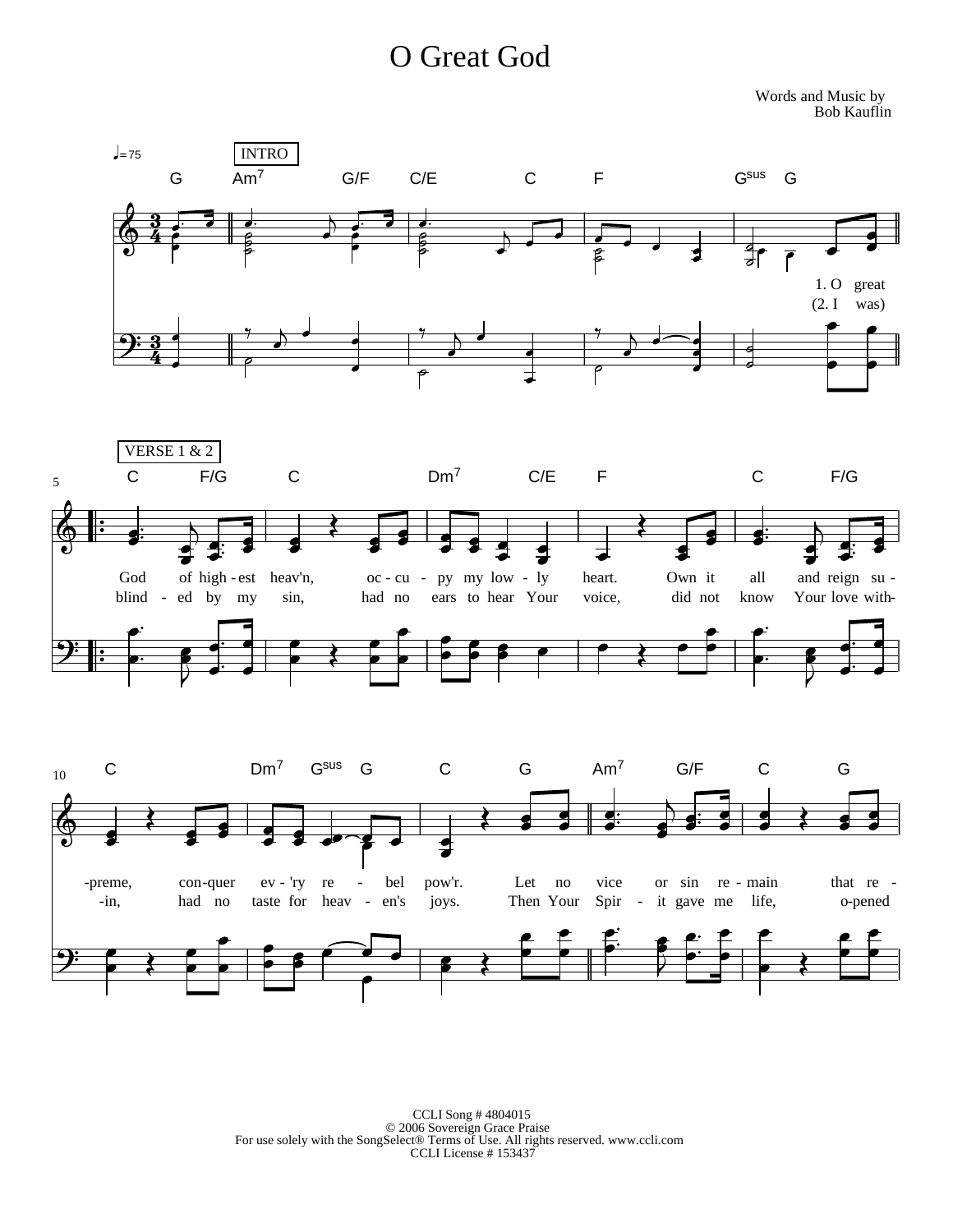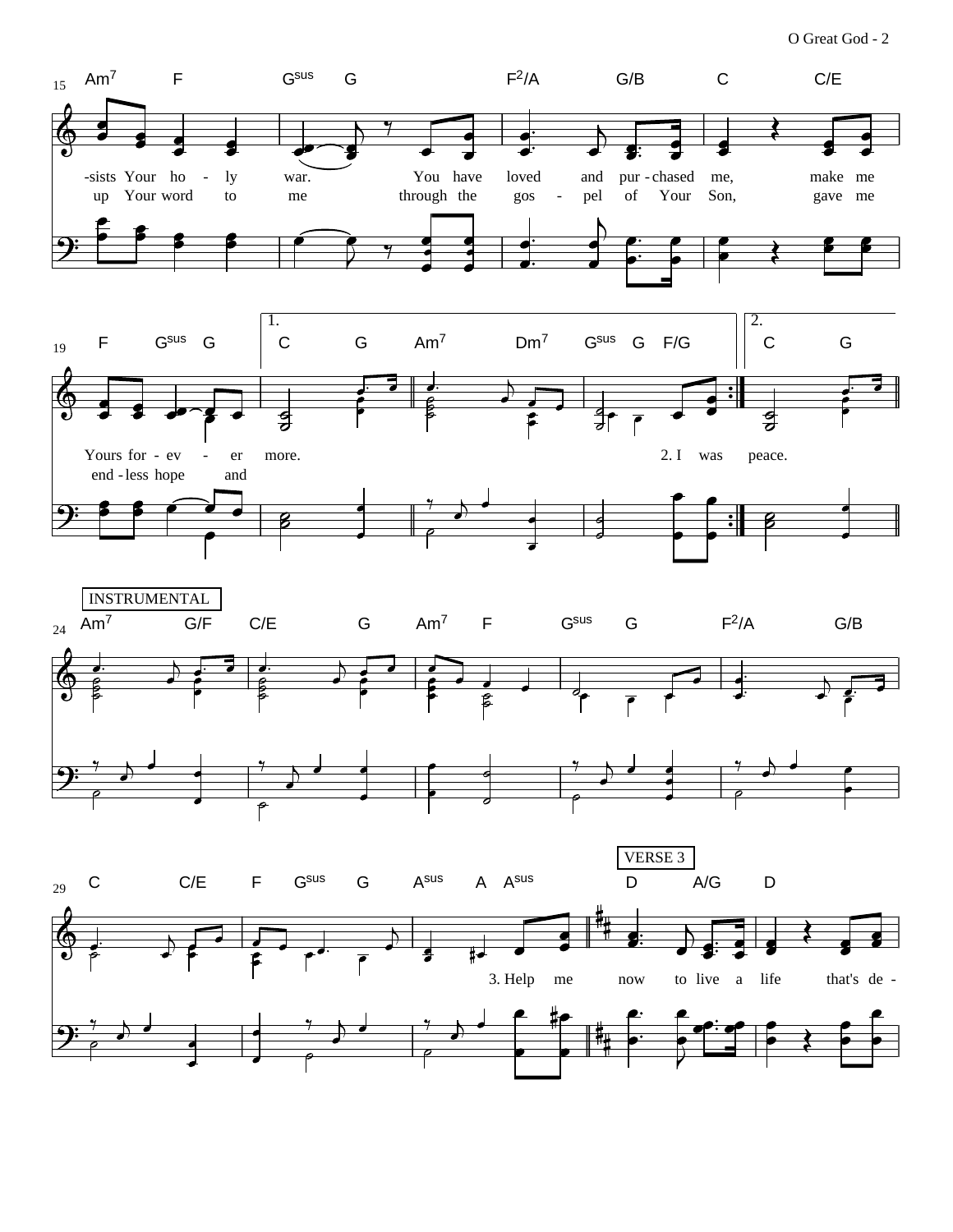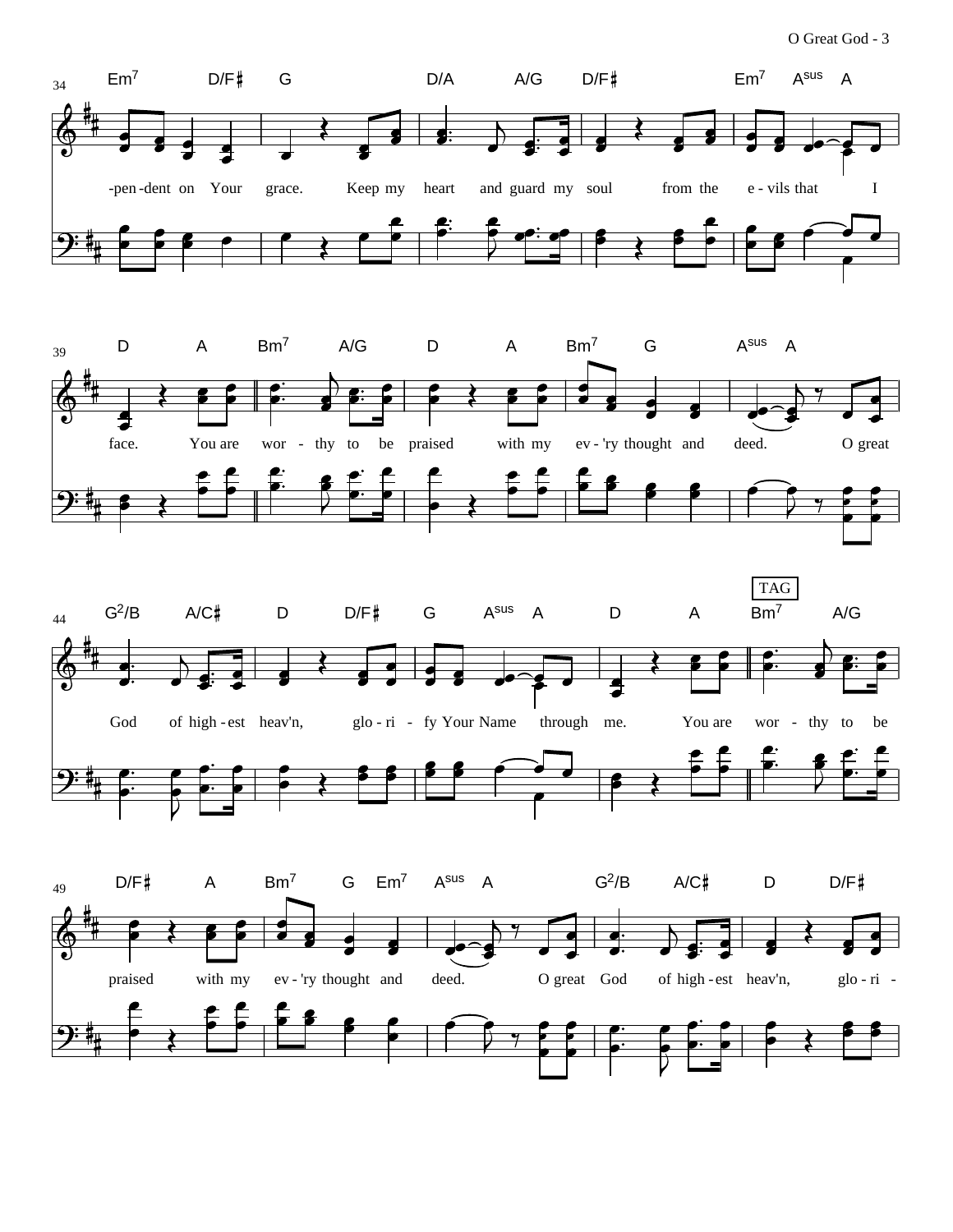